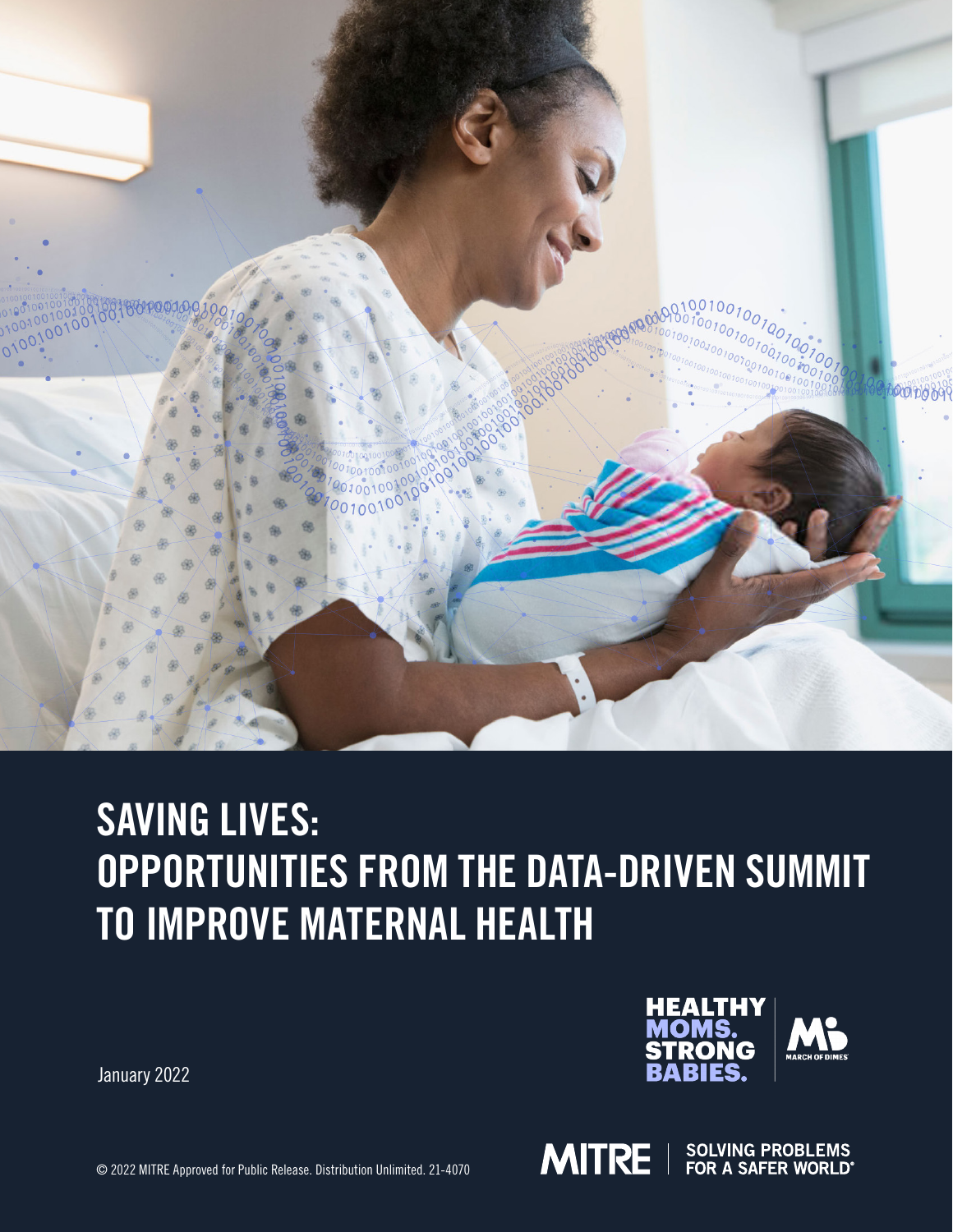# **Table of Contents**

| $1_{-}$                                                                                                                                                                                                                              |  |
|--------------------------------------------------------------------------------------------------------------------------------------------------------------------------------------------------------------------------------------|--|
| Include Race and Ethnicity Data response to contact the contract of the contract of the contract of the contract of the contract of the contract of the contract of the contract of the contract of the contract of the contra<br>2. |  |
| 3 <sub>1</sub>                                                                                                                                                                                                                       |  |
| 4.                                                                                                                                                                                                                                   |  |
|                                                                                                                                                                                                                                      |  |
| 5.                                                                                                                                                                                                                                   |  |
| 6.                                                                                                                                                                                                                                   |  |
| 7.                                                                                                                                                                                                                                   |  |
| 8.                                                                                                                                                                                                                                   |  |
| 9.                                                                                                                                                                                                                                   |  |
|                                                                                                                                                                                                                                      |  |
|                                                                                                                                                                                                                                      |  |
|                                                                                                                                                                                                                                      |  |
|                                                                                                                                                                                                                                      |  |
|                                                                                                                                                                                                                                      |  |
|                                                                                                                                                                                                                                      |  |
|                                                                                                                                                                                                                                      |  |
|                                                                                                                                                                                                                                      |  |
|                                                                                                                                                                                                                                      |  |
|                                                                                                                                                                                                                                      |  |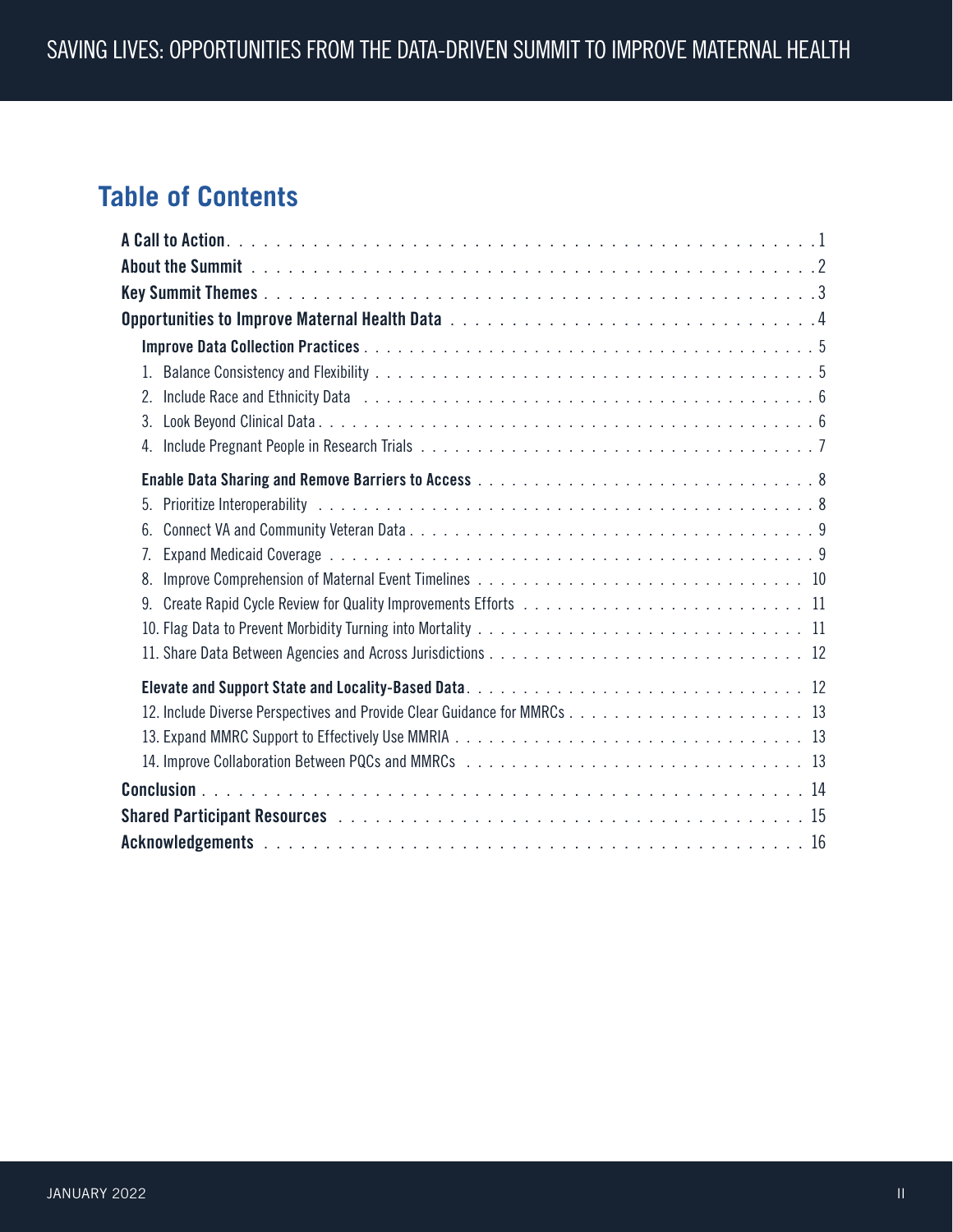# <span id="page-2-0"></span>**A Call to Action**

The United States is the only developed country with an increasing maternal mortality rate, disproportionately impacting historically marginalized communities. With more than 60 percent of these deaths are preventable, we must do better for pregnant people and their families. In response to this disturbing trend, the Biden-Harris Administration recently issued a nationwide [Call to Action](https://www.whitehouse.gov/briefing-room/statements-releases/2021/12/07/fact-sheet-vice-president-kamala-harris-announces-call-to-action-to-reduce-maternal-mortality-and-morbidity/) to both the public and private sectors to help improve maternal health outcomes. This report describes actionable opportunities that can support the nation's commitment to improving the lives of pregnant people and their families.

The [MITRE Corporation](https://www.mitre.org), a not-for-profit organization with a mission to solve problems for a safer world, and [March of Dimes](https://www.marchofdimes.org/), a leader in research to improve the health of mothers and babies, came together through a common vision to help improve data reporting and quality and promote datadriven decision making by states and localities to improve maternal health outcomes. For more than two years, MITRE and March of Dimes have elevated essential conversations and promoted collaborations to spark change while developing tools that assist states and localities with datadriven decision making. Though the collaboration shows promising results, there is still more work to do in maternal health data collection, analysis, sharing, and reporting.

As identified in MITRE's April 2021 policy paper Saving Women's Lives: A Data-Driven Approach to [Reduce Maternal Mortality,](https://www.mitre.org/sites/default/files/publications/pr-21-1148-%20saving-womens-lives-a%20data-driven-approach-to-reduce-maternal%20mortality.pdf) addressing the multiple layers of maternal health challenges and inequities requires collaboration among all levels of government with industry, academia, community organizations, providers, and pregnant people. To identify areas for collaboration to improve maternal health data, MITRE and March of Dimes convened federal

While we use "pregnant and postpartum people" where possible in this report to recognize that not all pregnant people identify as women, we use "women" and "maternal" to reflect terminology used in federal, state, and local data.



and state agencies, leading academic researchers, industry-leading nonprofits, and other maternal health stakeholders at *[Saving Lives: A Data-Driven Summit to Improve Maternal Health](https://na.eventscloud.com/website/31527/maternalhealthsummit/),* a virtual meeting on November 3, 2021. The following is a detailed report of those discussions including Summit participant-identified opportunities to improve maternal health data collection, analysis, sharing, and reporting.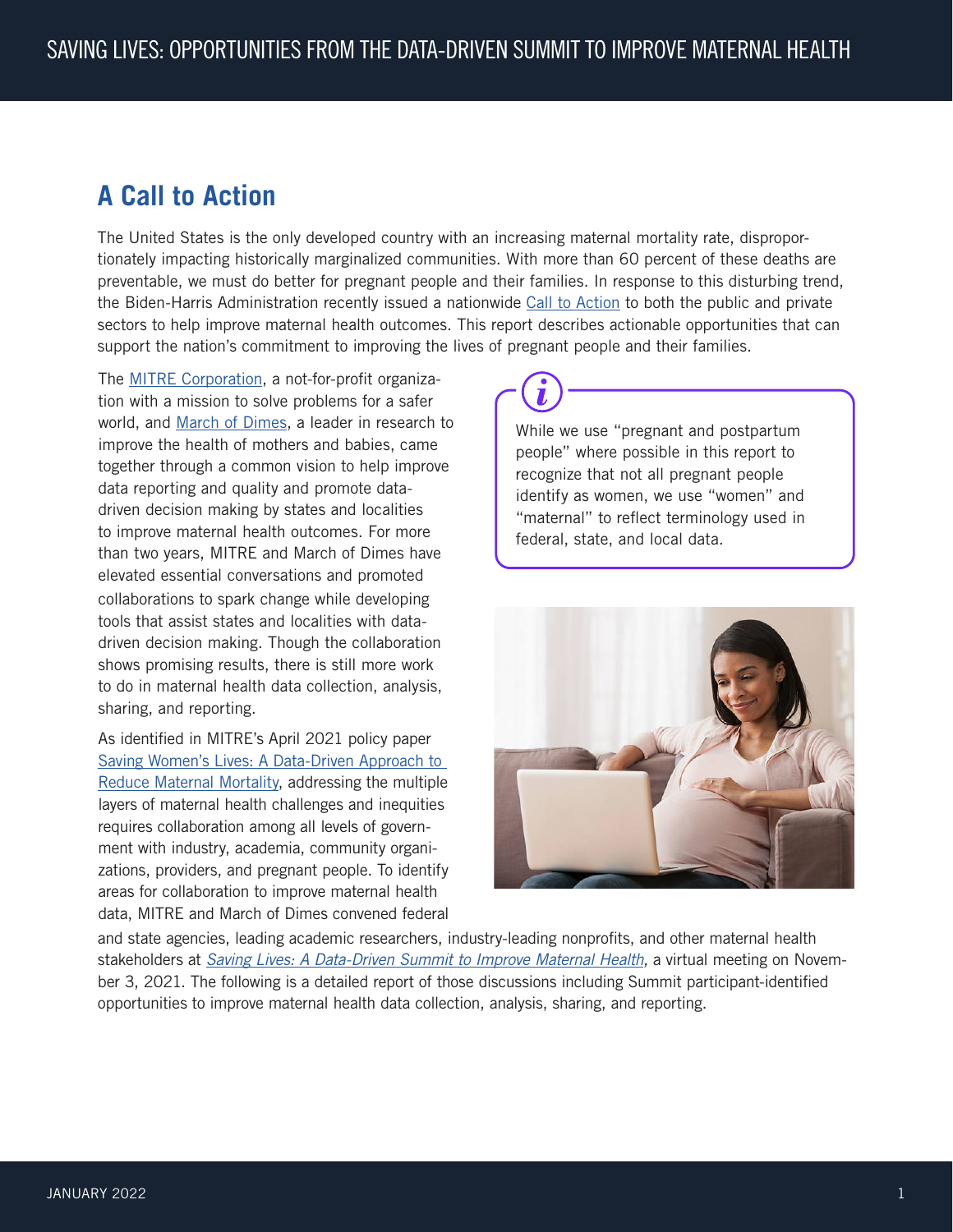# <span id="page-3-0"></span>**About the Summit**

## Summit Structure

Key stakeholders in maternal health data led three keynote panels: federal and state data challenges; the role data plays in national, state, and community-level decision making; and how collaboration and innovation are essential to improve maternal health outcomes. All Summit participants were encouraged to actively participate at the Summit through question-and-answer sessions, small breakout discussions after each panel, and follow up discussions using an online platform. In addition to discussing opportunities to improve data collection, analysis, and reporting, the Summit provided an opportunity to build partnerships for continued engagement and collaboration on data-driven strategies to improve maternal health outcomes. Continued collaboration can help reduce silos and sharing best practices will further our nation's work towards positive change and impact.

## Summit Participants

The Summit operated under the Chatham House Rule—participants are free to use the information discussed during the Summit but may not identify the speakers or participants without express permission. While this report reflects challenges and opportunities presented on panels and discussed during breakout sessions, the authors analyzed comments to find common themes but have not attributed information to specific organizations or individuals. More than 100 individuals from government agencies, academic institutions, and nonprofits participated in this event, representing organizations and agencies including but not limited to: the U.S. Department of Health and Human Services' Administration for Children and Families, the Assistant Secretary for Planning and Evaluation, Centers for Disease Control and Prevention (CDC), Centers for Medicare & Medicaid Services (CMS), and the Health Resources & Services Administration; the U.S. Department of Veterans Affairs (VA); the Federal Communications Commission; State and/or Maternal Mortality Review Committees (MMRCs) representation from Baltimore, Washington, D.C., Illinois, Missouri, New Jersey, North Carolina, and Ohio; AcademyHealth; American College of Obstetricians and Gynecologists (ACOG); Association of Maternal & Child Health Professionals (AMCHP); Association of Women's Health, Obstetric and Neonatal (AWHONN); and the National Academy for State Health Policy (NASHP).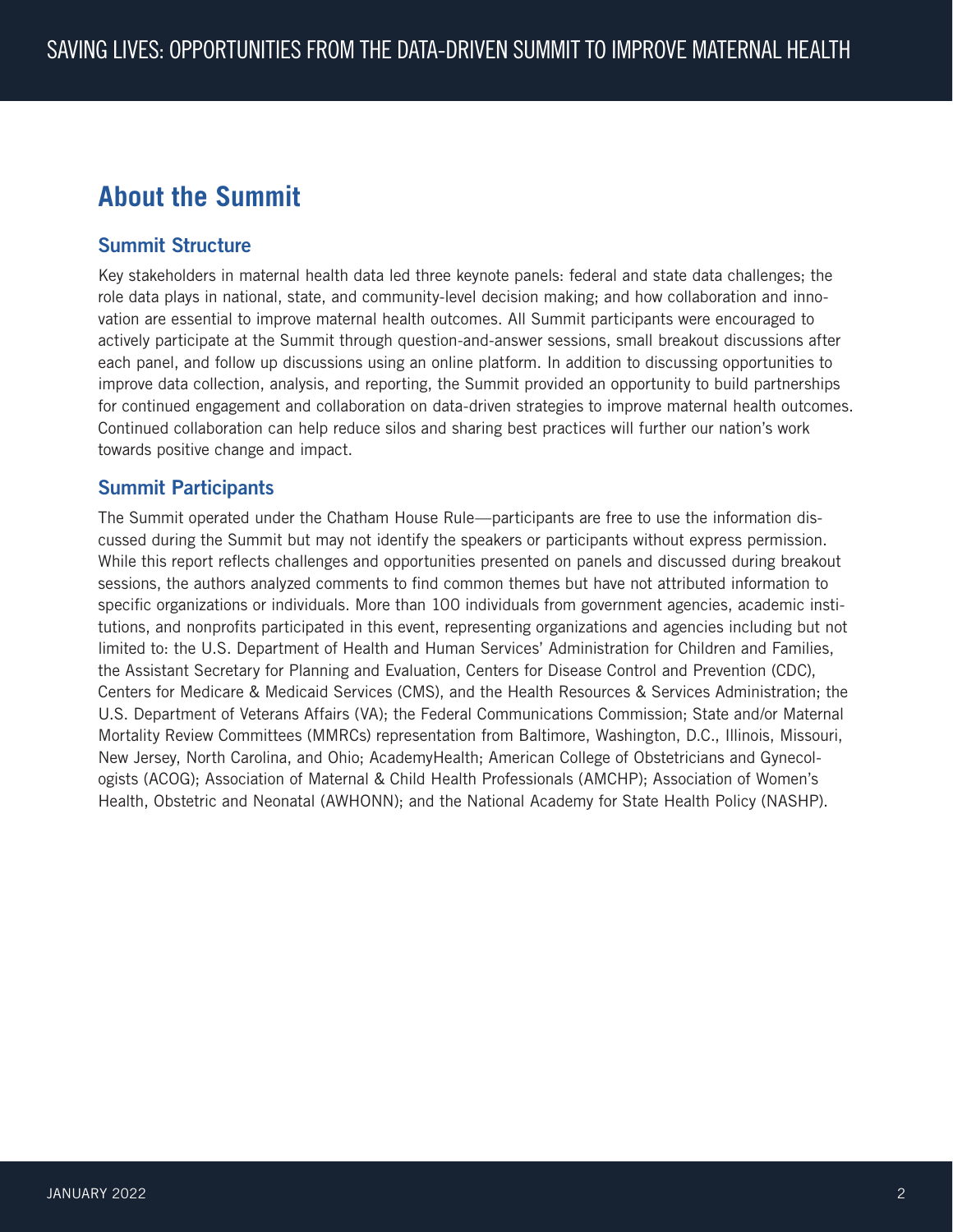# <span id="page-4-0"></span>**Key Summit Themes**

Maternal health data at the national, state, and local levels is vital for decision making. Data informs policies, resources, programs, and interventions to help improve maternal health outcomes. How data is collected, analyzed, and reported is critical to provide the best foundation for these important decisions. We must ensure data is more complete, accurate, and timely.

Summit discussions frequently referenced the following themes, which should be considered as opportunities for the maternal health community to address.

# Health Equity

Maternal health disparities among races and ethnicities are not explained by differences in health behaviors and only partially explained by differences in education and socioeconomic status. These disparities are also reflective of implicit bias, racial residential segregation, and discrimination in the healthcare system. As we consider improvements in data collection and analysis, advancing health equity must be a pillar in this work to improve maternal health outcomes.

# Communication and Collaboration

While existing tools are continuously being improved to collect and report data, there is an ongoing need for communication and collaboration across and among federal, state, and local agencies to ensure all parties are aware of available resources and actively engaged in using current tools and best practices.

### Data Consistency

Data and variable definitions, being able to appropriately merge data sets, and detailing which data elements are included in "complete" data sets can all impact how data is collected, stored, shared, and analyzed.

### Data Access

The data needed to make decisions that impact policy and local interventions exists but is often out of reach to the teams and researchers that need it most. Access, sharing, and privacy must be key considerations as data sets are evaluated for improvement.

**44** We cannot improve what *we cannot measure. – Summit Participant* **"**

### **Barriers**

Technology limitations, state and local policies, and funding for appropriate workforce expertise were identified as the main barriers to solving maternal health data challenges.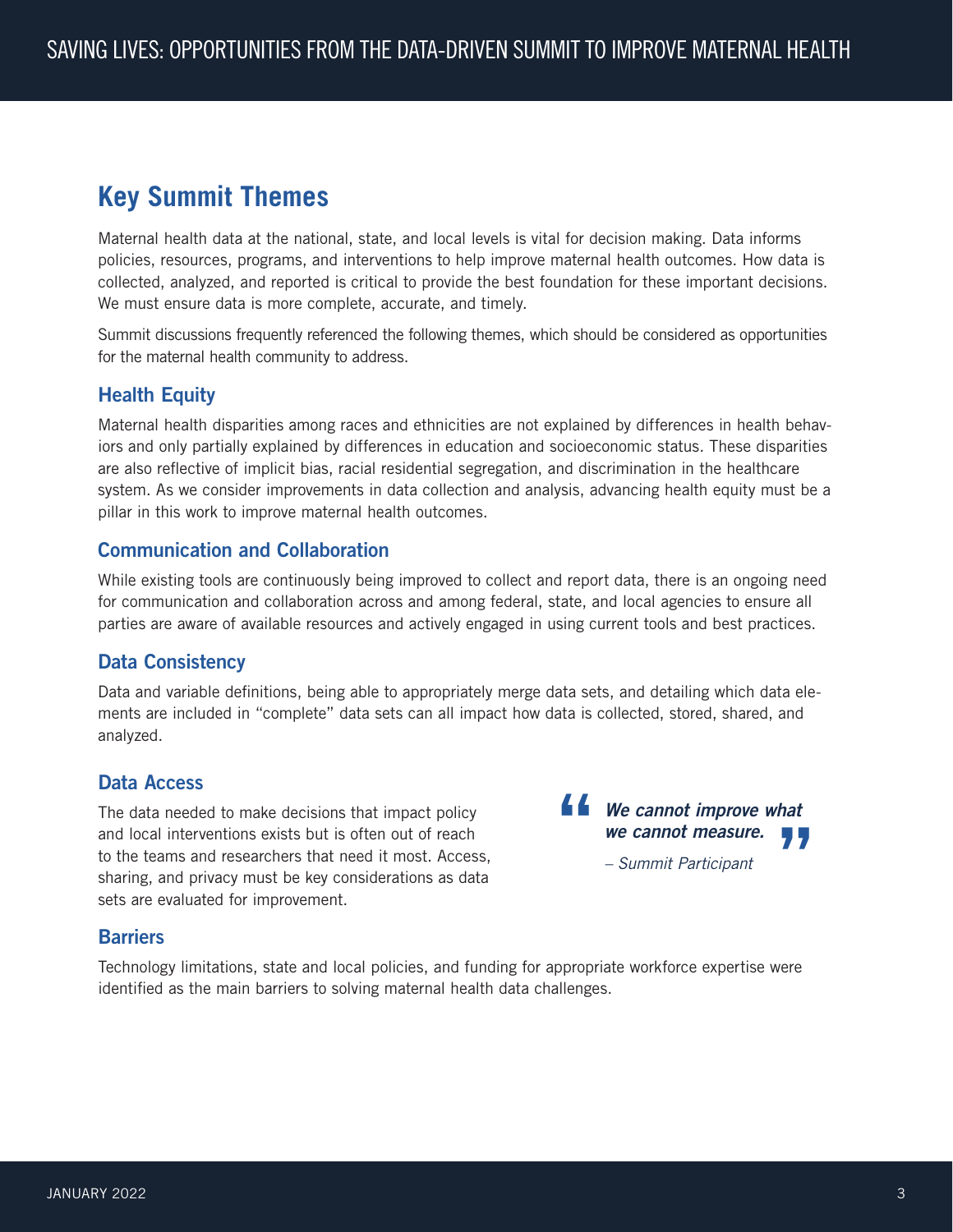# <span id="page-5-0"></span>**Opportunities to Improve Maternal Health Data**

Summit participants described maternal health data collection, analysis, sharing, and reporting challenges and identified potential steps forward. The table below summarizes opportunities to improve maternal health as discussed at the Summit.

| <b>Opportunities Identified by Summit Participants</b> |                                                                                                                                                                                                                                                                                                                           |
|--------------------------------------------------------|---------------------------------------------------------------------------------------------------------------------------------------------------------------------------------------------------------------------------------------------------------------------------------------------------------------------------|
| <b>Improve Data Collection Practices</b>               |                                                                                                                                                                                                                                                                                                                           |
| $\mathbf{1}$                                           | Balance Consistency and Flexibility: Define a minimum required core set of measures for state collection with<br>standard guidelines for collection and analysis to help eliminate confusion and inconsistencies.                                                                                                         |
| 2                                                      | Include Race and Ethnicity Data: Incentivize collecting and segmenting race and ethnicity data consistently using a<br>national standardized set of measures to minimize reporting burden and facilitate system-wide collaboration through<br>payment requirements.                                                       |
| 3                                                      | Look Beyond Clinical Data: Create a multifaceted approach that contextually and holistically considers factors beyond<br>clinical elements.                                                                                                                                                                               |
| 4                                                      | Include Pregnant People in Research Trials: Follow Recommendations for Common Data Elements for COVID-19 Studies<br>Including Pregnant Participants when developing data elements and measures for future infectious disease studies.                                                                                     |
|                                                        | Enable Data Sharing and Remove Barriers to Access                                                                                                                                                                                                                                                                         |
| 5                                                      | Prioritize Interoperability: Standardize data and data exchange to improve the ability to abstract data and follow<br>a pregnant person's care journey and empower the individual to take charge of their own health care choices with<br>access to their data.                                                           |
| 6                                                      | Connect VA and Community Veteran Data: Improve training and communication on the Veterans Health Information<br>Exchange (VHIE) to promote sharing of pregnant and postpartum Veterans' electronic health information between VA<br>and non-VA providers.                                                                 |
| 7                                                      | Expand Medicaid Coverage: Expand Medicaid postpartum coverage in each state to one year to eliminate the data<br>collection disruption currently experienced when coverage ends at 60 days.                                                                                                                               |
| 8                                                      | Improve Comprehension of Maternal Event Timelines: Link birth certificates to hospital discharge data to calculate the<br>timing of maternal events and help improve investigations of poor outcomes.                                                                                                                     |
| 9                                                      | Create Rapid Cycle Review for Quality Improvement Efforts: Ensure states and localities have the tools, training, and<br>support needed to effectively conduct process evaluation on federal maternal health quality improvement efforts and<br>adjust maternal health programs in progress.                              |
| 10                                                     | Flag Data to Prevent Morbidity from Turning into Mortality: Add a pregnancy flag in the electronic health record<br>(EHR) and train on how to use it to improve the ability to identify emergency conditions related to pregnancy and help<br>prevent or treat severe maternal morbidity while also improving EHR coding. |
| 11                                                     | Share Data Between Agencies and Across Jurisdictions: Identify additional data needed in each state to evaluate<br>maternal mortality and severe maternal morbidity and work to advance legislative changes or develop advance data<br>use agreements (DUAs) to provide access to data.                                   |
|                                                        | Elevate and Support State and Locality-Based Data                                                                                                                                                                                                                                                                         |
| 12                                                     | Include Diverse Perspectives and Provide Clear Guidance for MMRCs: Create interdisciplinary state MMRC teams to<br>expand beyond clinical expertise to ensure well-rounded data analysis and interpretation.                                                                                                              |
| 13                                                     | Expand MMRC Support to Effectively Use MMRIA: Expand support for states' use of Maternal Mortality Review<br>Information Application (MMRIA), create opportunities for collaboration among states to share best practices, and<br>enhance opportunities to assign a CDC epidemiologist to each MMRC.                      |
| 14                                                     | Improve Collaboration Between PQCs and MMRCs: Ensure Perinatal Quality Collaboratives (PQCs) have access to<br>MMRC data to prioritize intervention efforts; create MMRC and PQC liaisons to share updates between the two teams.                                                                                         |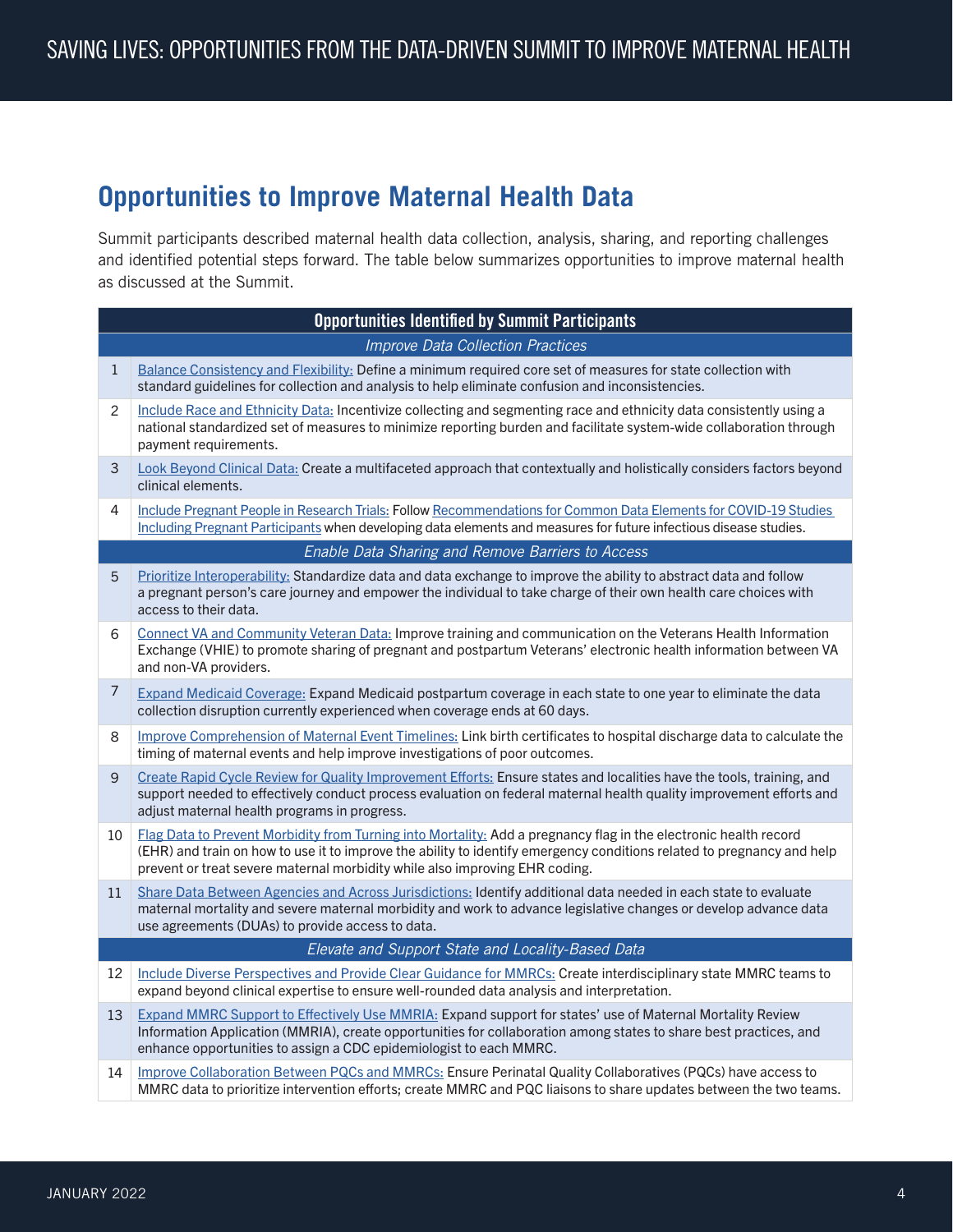## <span id="page-6-0"></span>Improve Data Collection Practices

Because priorities, policies, and challenges vary across municipalities, there are very few maternal health indicators that are reported consistently across all counties, let alone state or national levels. The variance of data elements and measures based on community needs makes it difficult to determine national or regional connections that can drive change. Summit participants discussed

**"** *Maternal deaths have a lot of judgement—infant deaths are cut and dry—birth and death date. Maternal deaths have a lifetime of history to consider and has to be determined if it is pregnancy related or not.*  **"**

*– Summit Participant*

several specific challenges in data collection practices and recommended solutions to help bridge the gap between data and practice to contribute to improved outcomes.

### <span id="page-6-1"></span>1. Balance Consistency and Flexibility

Consistency and uniformity in state data collection is critical to provide a national picture of maternal mortality and enable consistent comparison across states. While state data collection efforts, term [definitions](https://reviewtoaction.org/learn/definitions), and measurements are currently at each state's discretion, state-level Summit participants requested uniform guidelines to effectively compare data across states. Summit participants want to compare data to help evaluate their programs and inform future interventions while also having the flexibility to collect and analyze data specific to their community. Clear guidance is needed on how to manage consistency and uniformity with flexibility in relation to data collection and analysis. Without this, data consistency cannot be achieved.

*Opportunities Identified by Summit Participants:* Require core set of measures for state collection through MMRIA with standard guidelines for collection and analysis to help eliminate confusion and inconsistencies. Although MMRIA highlights core data fields identified by review committees and subject matter experts, users are not required to complete these fields and only date of death is a required entry.

Ideally, MMRIA could also provide standardized definitions for additional elements that states could choose to collect as relevant to their community to help in their decision making. Quarterly training events are available for abstractors, along with selfpaced [training materials and job-aids](http://www.reviewtoaction.org/) that provide reinforcement of consistent abstraction approaches within and across states.

The [Maternal Mortality Review Information](https://www.cdc.gov/reproductivehealth/maternal-mortality/erase-mm/MMRIA.html)  [Application](https://www.cdc.gov/reproductivehealth/maternal-mortality/erase-mm/MMRIA.html) (MMRIA) is a data system and a data strategy designed to facilitate the functions of MMRCs through common abstraction and committee review processes, development of prevention recommendations, and overall data language.

**"** *It is hard to see discrimination through an individual medical record—it is crucial to collect this data to highlight disparities in outcomes or procedures when separated by race or ethnicity.*

*– Summit Participant*

**"**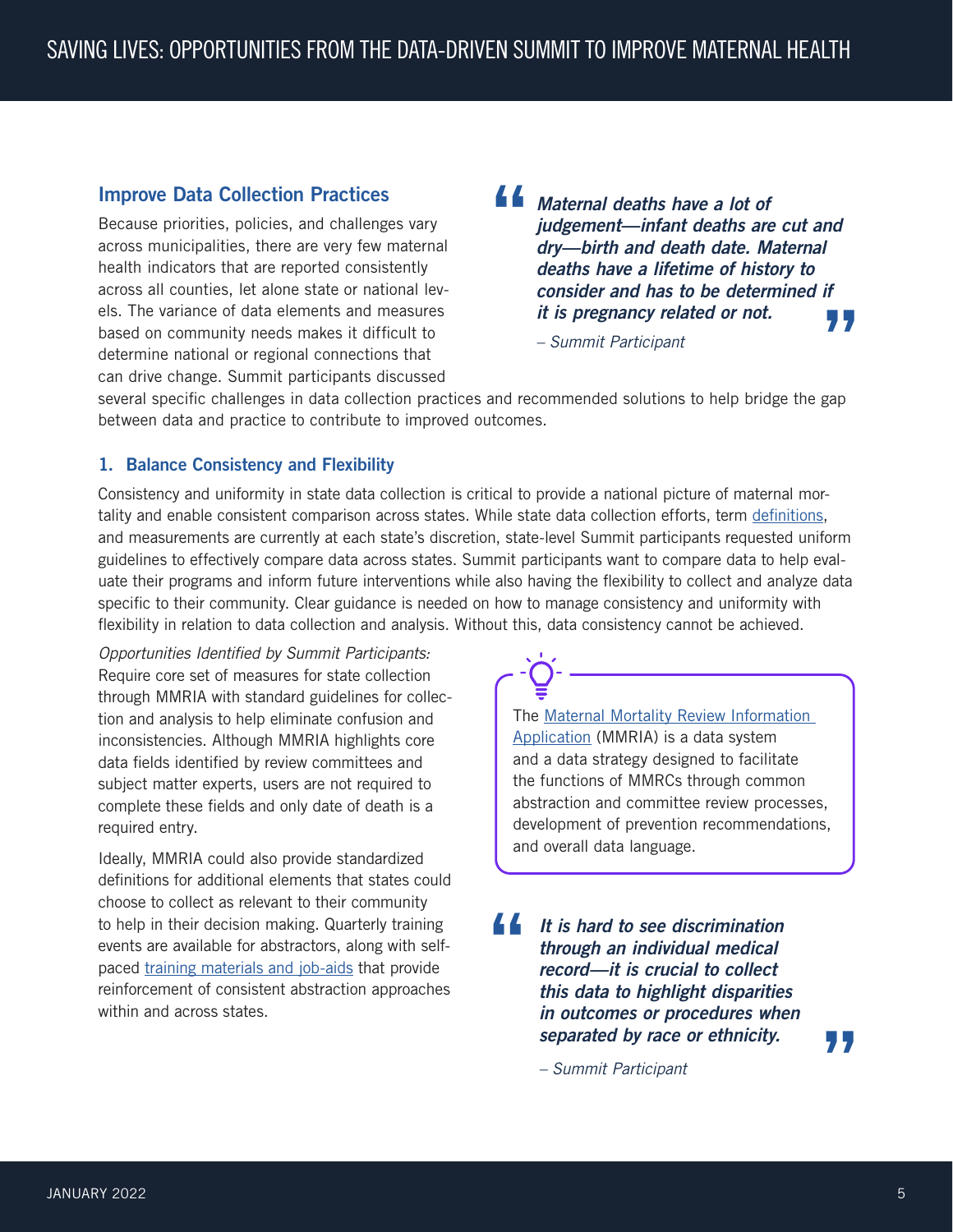### <span id="page-7-1"></span><span id="page-7-0"></span>2. Include Race and Ethnicity Data

While [self-reporting or medical staff observations](https://minorityhealth.hhs.gov/omh/browse.aspx?lvl=3&lvlid=54#1) are preferred means of obtaining information about an individual's race and ethnicity, the response rates vary. This can result in missing or conflicting information in documenting key demographics within EHRs. This limits states and localities in effectively separating [data by race and ethnicity.](https://www.cms.gov/about-cms/agency-information/omh/downloads/data-collection-resources.pdf) Without this information it is difficult to identify, track, and address disparities to inform equitable care and service delivery.

A 2019 [report from the U.S. Government](https://www.gao.gov/products/gao-20-83)  [Accountability Office](https://www.gao.gov/products/gao-20-83) noted an opportunity to conduct an assessment to determine how to address weaknesses identified with the completeness and accuracy of race and ethnicity data in the electronic health record, and implement corrective actions as necessary.

*Opportunities Identified by Summit Participants:* Incentivize collecting and segmenting race and ethnicity data consistently using a national standardized set of measures to minimize reporting burden and facilitate system-wide collaboration through payment requirements. Make necessary improvements in state health information technology (IT) systems to capture race and ethnicity data to help identify disparities through across-the-board comparisons.

When conducting any collection or analysis on race and ethnicity data, it is important to keep in mind the following considerations:

- Oversampling these populations is not a solution—there is a need to work with stakeholders to find better data collection methods. A partial solution is to pull race and ethnicity data from birth certificates.
- There is value in small datasets—important findings can still be gleaned from a small sample to inform recommendations without oversampling.

**" "** *Don't collect data just to collect data—you need to have an impact and identify what needs to be changed and identify what is working.*

*– Summit Participant*

 Provide information in a way that is accessible to others but does not lead to unfair repercussions or perceptions of the system providing the data.

In the interim, national programs can use geocoding to compute race and ethnicity over populations and use this data as a proxy, but this is a stop gap, not a substitute. These efforts will help address racial and cultural bias across the network of care that serves pregnant and postpartum people as well as the institutions that influence or coordinate within that network (including public health agencies, Medicaid, and coroners).

#### <span id="page-7-2"></span>3. Look Beyond Clinical Data

Current maternal health data collection is heavily focused on clinical and biological elements with limited emphasis on other factors that may influence maternal health outcomes. Data elements like insurance coverage, access to care, housing, neighborhood, intimate partner violence, broadband availability, and other social determinants of health improve our understanding of why maternal deaths may occur. There are also other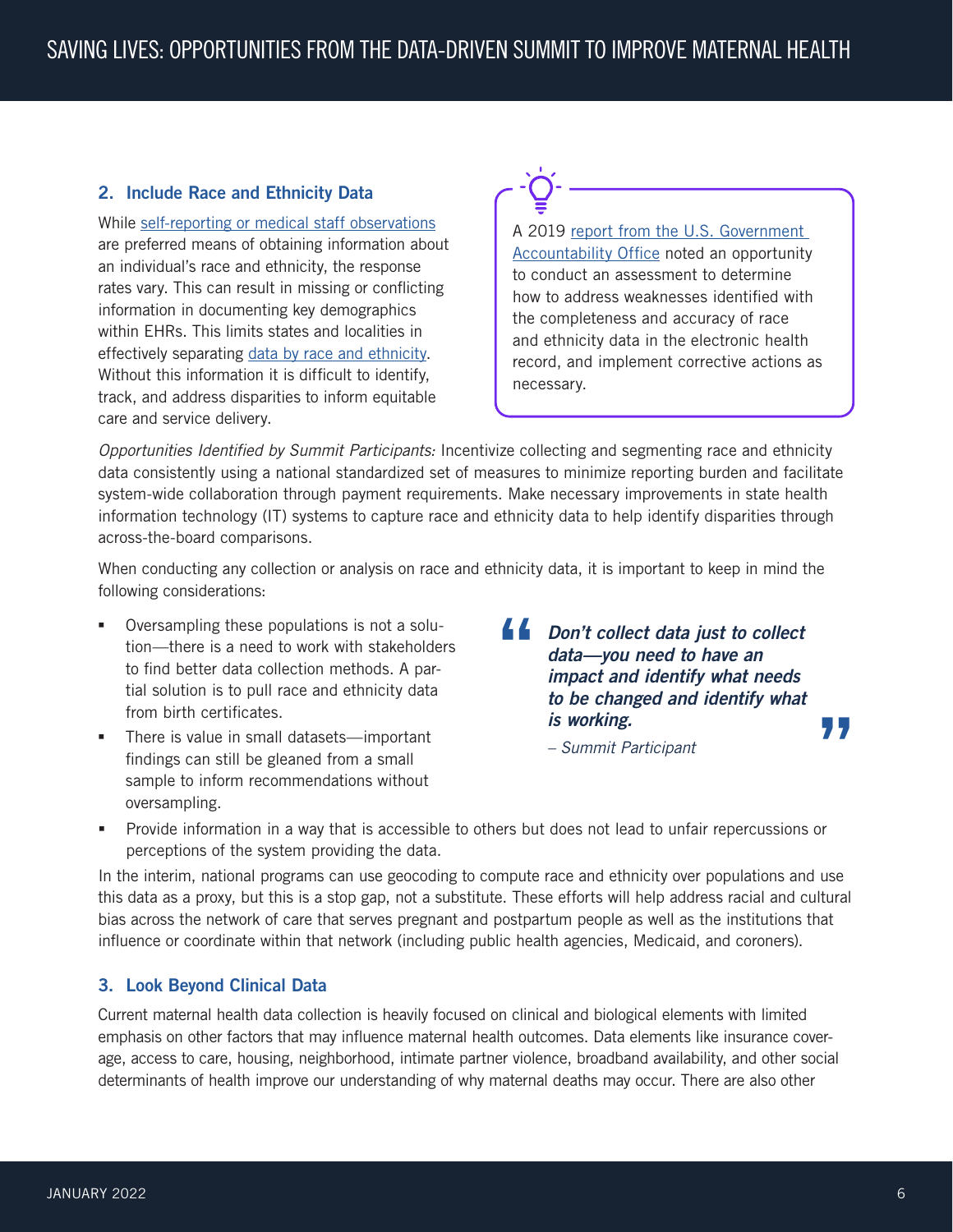<span id="page-8-0"></span>qualitative aspects of what pregnant people are experiencing in their interactions with healthcare systems (including non-pregnancy related visits), such as [disrespectful care,](https://www.publichealth.columbia.edu/sites/default/files/pdf/da_rmc_brief_final_0.pdf) which may not be incorporated into the causality of a poor outcome. A consistent mechanism is needed to collect this information from all patients to prevent bias by limited sampling. These factors are essential in determining interventions to prevent death and morbidity and need to be considered when analyzing data related to maternal health outcomes.

**" "** *Add a section to MMRIA on the investigation and what (if any) information was lacking. So often we don't know many data points because we cannot locate medical records and the investigators do not ask questions about the decedent's mental health, relationships with partners/family, etc.*

*– Summit Participant*

#### *Opportunities Identified by Summit Participants:*

Create a multifaceted approach that contextually and holistically considers factors beyond clinical data elements. Identify non-traditional data sources that will help understand and improve surveillance of factors contributing to maternal health outcomes. Home and community factors can influence death or severe maternal morbidity and are crucial when determining if a death was pregnancy-related or pregnancy-associated. When MMRCs design this multifaceted approach, it should be tailored to the communities they represent and include community members in the conversation from the beginning. This will contribute to finding the root cause and can deepen understanding and lead to more robust recommendations to improve maternal health outcomes in the community.

#### <span id="page-8-1"></span>4. Include Pregnant People in Research Trials

As COVID-19 research trials quickly took off, there was little time to standardize measures, and many trials excluded pregnant people. This caused a delayed understanding of how COVID-19 impacts pregnant people and may have contributed to the public confusion and discomfort of pregnant people becoming vaccinated. Recent reports show pregnant people who contract COVID-19 are [70% more likely to die from the virus](https://emergency.cdc.gov/han/2021/han00453.asp) than non-pregnant people and are at increased risk for adverse pregnancy complications and outcomes. However, [only 31% of pregnant people](https://emergency.cdc.gov/han/2021/han00453.asp) are getting vaccinated, which may be somewhat related to delayed evidence on guidance for pregnant people regarding vaccines.

*Opportunities Identified by Summit Participants:* Researchers should follow [Recommendations for Common](https://tools.niehs.nih.gov/dr2/index.cfm/resource/24206)  [Data Elements for COVID-19 Studies Including Pregnant Participants](https://tools.niehs.nih.gov/dr2/index.cfm/resource/24206) when developing data elements and measures for future infectious disease studies. To help incorporate this data into national, state, and local decision making, we need to develop a data consortium for maternal health during public health emergencies that includes high informatics security yet allows stakeholders to easily access the information. It is also important to bring data and recommendations to pregnant people in a way that they can understand. Healthcare providers should also be respectful of their patients' culture and language to address any potential distrust of science and medicine.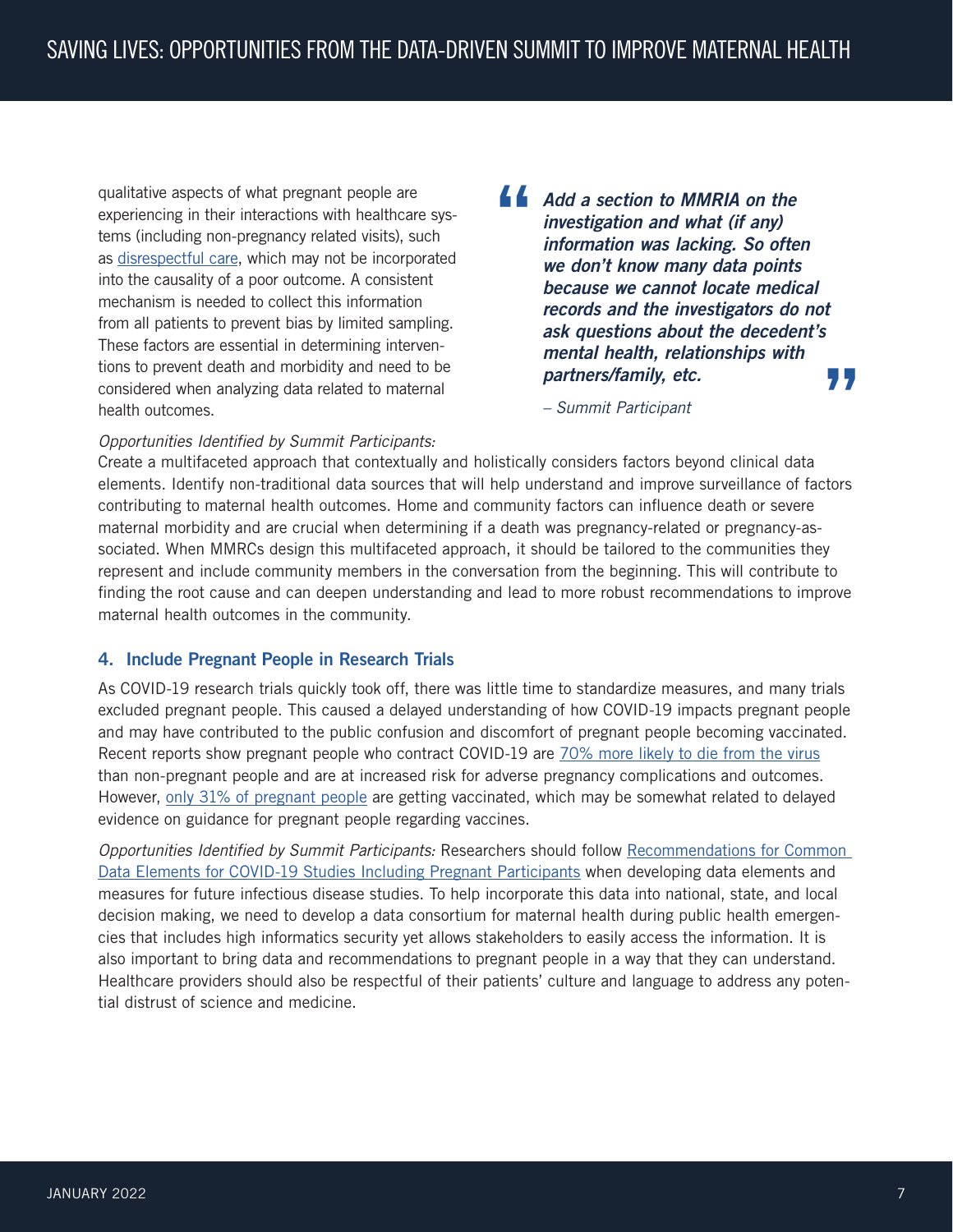# <span id="page-9-0"></span>Enable Data Sharing and Remove Barriers to Access

Health departments and other health services do not have consistent access to interoperable maternal health data. There are gaps in existing systems to capture longitudinal data or cross-sectional hospital and discharge data. The data can be locked within the different provider systems, leaving patients, providers, and researchers with an incomplete picture of a pregnant person's history, potentially leading to poor outcomes and incomplete analysis. Early prevention and treatments of maternal morbidities require a continuation of a person's health data before, during, and after pregnancy. Despite the nationwide and statewide incentives to increase use of health IT and EHRs, data are still fragmented.

In 2019-2021, The National Quality Forum (NQF) convened a Maternal Morbidity and Mortality Committee to propose [improvements](https://www.qualityforum.org/Publications/2021/08/Maternal_Morbidity_and_Mortality_Measurement_Recommendations_Final_Report.aspx) [for maternal morbidity and mortality](https://www.qualityforum.org/Publications/2021/08/Maternal_Morbidity_and_Mortality_Measurement_Recommendations_Final_Report.aspx) [measurements](https://www.qualityforum.org/Publications/2021/08/Maternal_Morbidity_and_Mortality_Measurement_Recommendations_Final_Report.aspx). The resulting measurement frameworks in morbidity and mortality can be used to identify gaps in maternal morbidity and mortality measurement and guide the development of key measurements.

# **"** *There is richness in data, but states can't access that data.*<br> **19.**<br> *- Summit Participant*

*– Summit Participant*

Summit participants described an urgent need

for integrated perinatal health data at the individual level to allow researchers and clinicians to make timely decisions. If a pregnant or postpartum person dies, integrated records are critical to identify whether the death was preventable and how to amend processes and resources to prevent future deaths.

### <span id="page-9-1"></span>5. Prioritize Interoperability

The lack of interoperability between electronic systems used in the delivery of healthcare and social care makes it difficult to track and assess maternal health outcomes over time. Data sharing is challenging in fragmented care environments, particularly in rural communities where hospital obstetric services are not available, requiring people to travel long distances to obtain care. A pregnant person might also obtain care at multiple facilities over the course of their pregnancy and postpartum experience. Despite increased investment in EHRs and the development of Health Level Seven International® (HL7) Fast Healthcare Interoperability Resources® (FHIR), much work remains to define the data elements and standards to enable the exchange and use of maternal and infant health data to inform research and design of proper interventions.

*Opportunities Identified by Summit Participants:* Improve interoperability among individual healthcare facilities and systems to contribute data to health information exchanges. Standardized data and data exchange would improve the ability to abstract data and follow a pregnant person's care journey and empower the individual to take charge of their own health care choices with access to their data. The federal government is leading efforts to improve the use of EHR data and interoperability through multiple agencies, including CDC, CMS, Office of the National Coordinator for Health Information Technology, and National Institutes of Health. With the development and adoption of HL7 Implementation Guides, researchers will have increasing access to clinical and social care data to analyze conditions, treatments, and procedures related to pregnancy. This infrastructure on the national level will enable clinicians and researchers to longitudinally link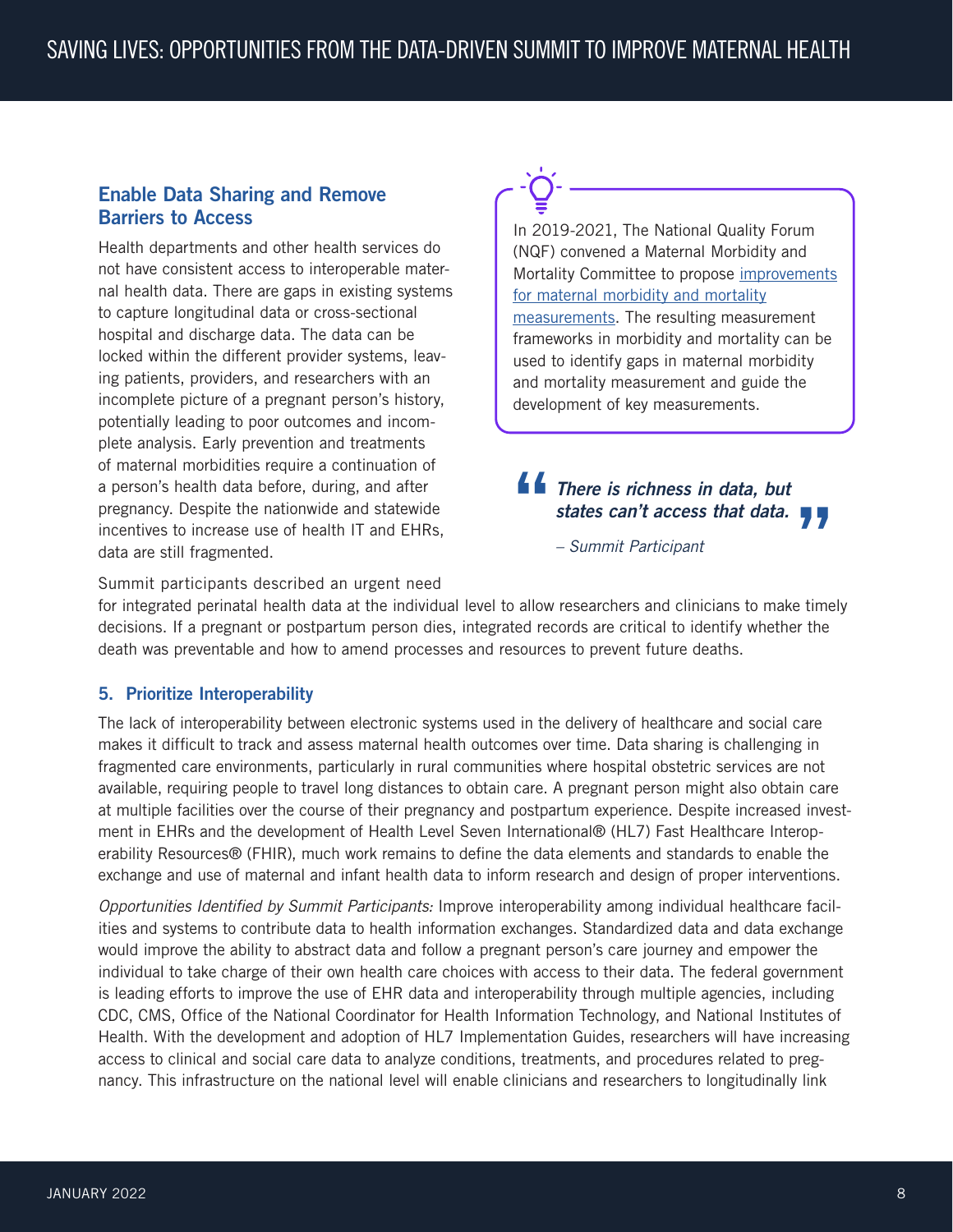<span id="page-10-0"></span>maternal and infant data, review medical history and socioeconomic factors, and identify a full range of risk factors for pregnancy on both the birthing person and baby.

#### <span id="page-10-1"></span>6. Connect VA and Community Veteran Data

The demand for Veteran maternity care continues to increase, with the number of deliveries that VA paid for increasing [14-fold since 2000](https://www.va.gov/HEALTHEQUITY/Women_Veterans_and_Pregnancy_Complications.asp). Although [maternity care services are fully covered,](https://www.womenshealth.va.gov/programoverview/faqs.asp) the services are not provided at VA facilities but outsourced to the community. VA employs maternity care coordinators to provide warm handoffs between pregnant people and community providers and resources, noting these handoffs in the pregnant person's VA EHR. However, that's where the data stops—the VA often does not receive data back to add to the EHR. Furthermore, many Veterans are dual or tri- eligible (e.g., VA and CMS, VA and Indian Health Service). This can result in Veterans picking and choosing where to receive certain services, subsequently leading to poor care coordination and potential adverse maternal health outcomes and significant gaps in data.

The 2021 [Protecting Moms Who Served Act](https://www.congress.gov/bill/117th-congress/senate-bill/796/) requires that the VA must provide training and support to community maternity care providers so they can address the needs of pregnant and postpartum veterans. Furthermore, the U.S. Government Accountability Office must report on maternal mortality and severe maternal morbidity among pregnant and postpartum Veterans, with a focus on racial and ethnic disparities in Veterans' maternal health outcomes. The data from the Protecting Moms Who Served Act could provide insights into why Veterans have higher rates of maternal mortality and morbidity as well as the unique disparities among this unique population.

*Opportunities Identified by Summit Participants:* Although VA and non-VA providers have access to the [Vet](https://www.va.gov/vhie/)[erans Health Information Exchange \(VHIE\)](https://www.va.gov/vhie/) to share electronic health information of their pregnant and postpartum Veteran patients, there is limited use of the system. A [2020 OIG report](https://www.va.gov/oig/pubs/VAOIG-20-01129-220.pdf) noted costs, technology, and training issues as barriers to adoption. With further support from VA on training and communication, non-VA providers are more likely to use VHIE. Since all maternity care is outsourced from VA, data sharing between VA and non-VA providers through VHIE is essential to ensure a comprehensive understanding of care provided to Veterans. This will be particularly helpful for minority Veterans, who are at increased susceptibility for poor maternal health outcomes.

#### <span id="page-10-2"></span>7. Expand Medicaid Coverage

Medicaid beneficiaries account for  $42\%$  of births in the U.S. One challenge to assessing the outcomes for people receiving pregnancy-linked Medicaid is that in most states Medicaid coverage ends on the last day of the month in which the 60-day postpartum period ends. This means individuals may delay care, forgo care, or seek emergency treatment after their pregnancy-linked Medicaid coverage ends. Consequently, their data is not typically connected back to Medicaid or to their delivery providers. Maternal health experts advocate for a full year of coverage after birth, as 33% of all maternal deaths occur between one week and one year postpartum.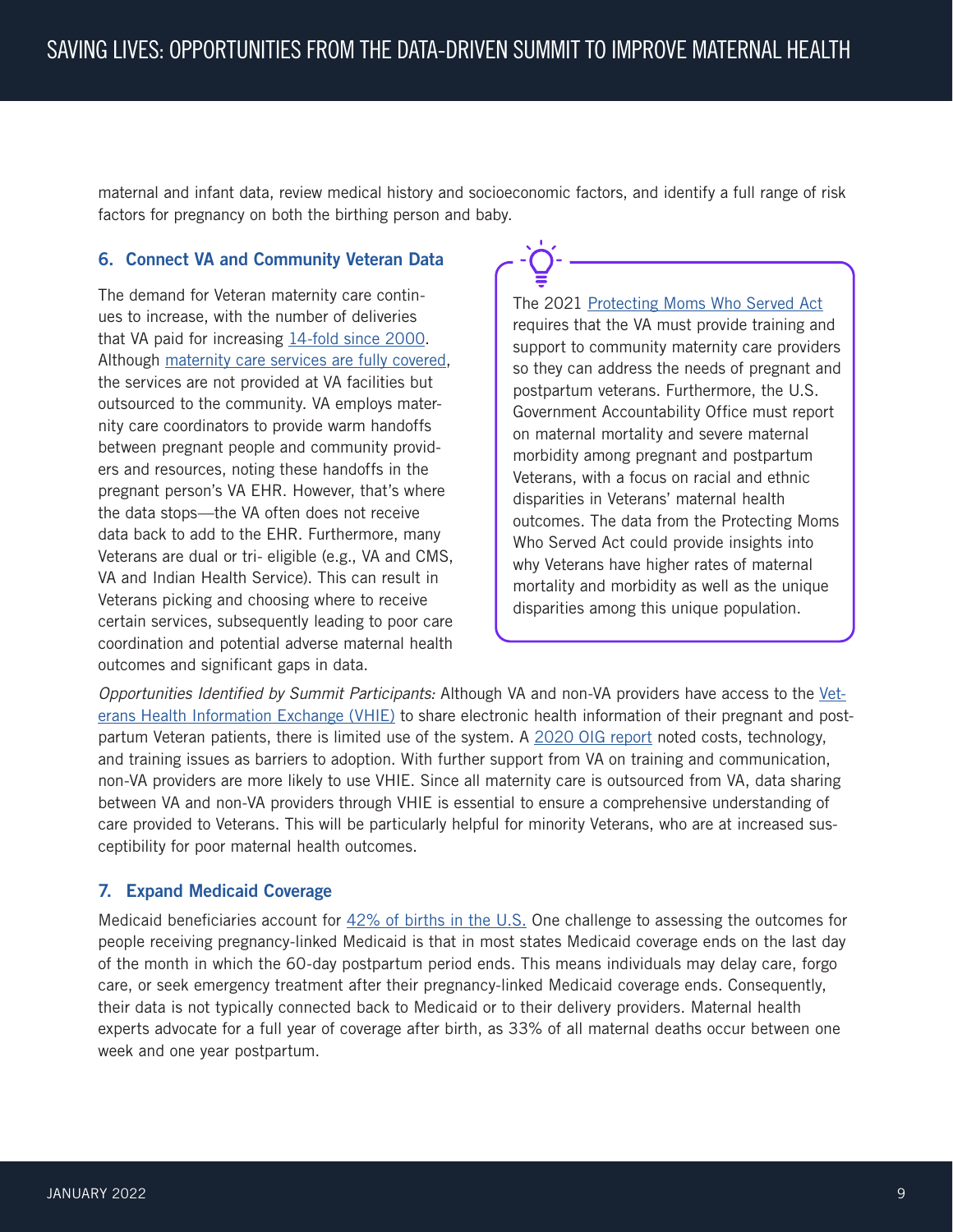<span id="page-11-0"></span>*Opportunities Identified by Summit Participants:* Section 9812 of the [American Rescue Plan Act](https://www.congress.gov/bill/117th-congress/house-bill/1319/text#toc-HD0A062309C1143928EF82EC5845217C3/) of 2021 gives states a new state plan option to [extend](https://www.kff.org/medicaid/issue-brief/medicaid-postpartum-coverage-extension-tracker/) Medicaid state plan coverage beyond the required 60-day postpartum period through the end of the month in



which a 12-month postpartum period ends. In addition to [improving care and outcomes](https://ccf.georgetown.edu/wp-content/uploads/2019/05/Maternal-Health-3a.pdf), expanding the [Medicaid coverage](https://www.acog.org/advocacy/policy-priorities/extend-postpartum-medicaid-coverage) to the optional 12-month coverage period would help prevent the currently experienced data collection disruption in Medicaid. This would allow Medicaid to collect data on the deaths that occur between 60 days and one-year postpartum for individuals with births covered by Medicaid. Linking this data with other sources will enable further analysis to understand the causality of these deaths, helping inform interventions to reduce similar circumstances and deaths in the future.

### <span id="page-11-1"></span>8. Improve Comprehension of Maternal Event Timelines

The identification of maternal deaths is complicated and often results in analysis and reporting delays. For example, many MMRC reports are published two to three years after the deaths occurred (see MMRC reports on the Review to [Action website.](https://reviewtoaction.org/tools/networking-map)) This delay affects the timeline [of maternal events](https://www.whijournal.com/article/S1049-3867(20)30135-3/fulltext) that can be lost, destroyed, or misinterpreted along the way. When a person dies while pregnant or within a year of pregnancy, the pregnancy checkbox on the death certificate does not indicate at what point during that period the death occurred. It requires investigation to determine the timeline of the death, often skewing interpretation of events.

*Opportunities Identified by Summit Participants:* Link birth certificates to hospital discharge data to calculate the timing of maternal events and help improve investigations of poor outcomes. This longitudinal data can help determine what happened at different points in time. For example, a back calculation of the theoretical time of conception can be determined, which can help decipher the timing of events. The calculation or model would need to account for non-birth outcomes, such as in cases of maternal or infant death resulting in no birth certificate.

When linking records, a Summit panelist identified these important factors to consider as identified in recent state reports:

- **Around 2% of births do not occur in hospitals**
- **Maternal deaths are increasingly occurring in** the postpartum period (30-40%) and in the period just before birth
- Records do not always include the clinical detail to truly understand the care provided
- There are incomplete outpatient maternal data systems to complement inpatient data

**"** *There is a need to push states to change rules to share and release preliminary data.* **"**

*– Summit Participant*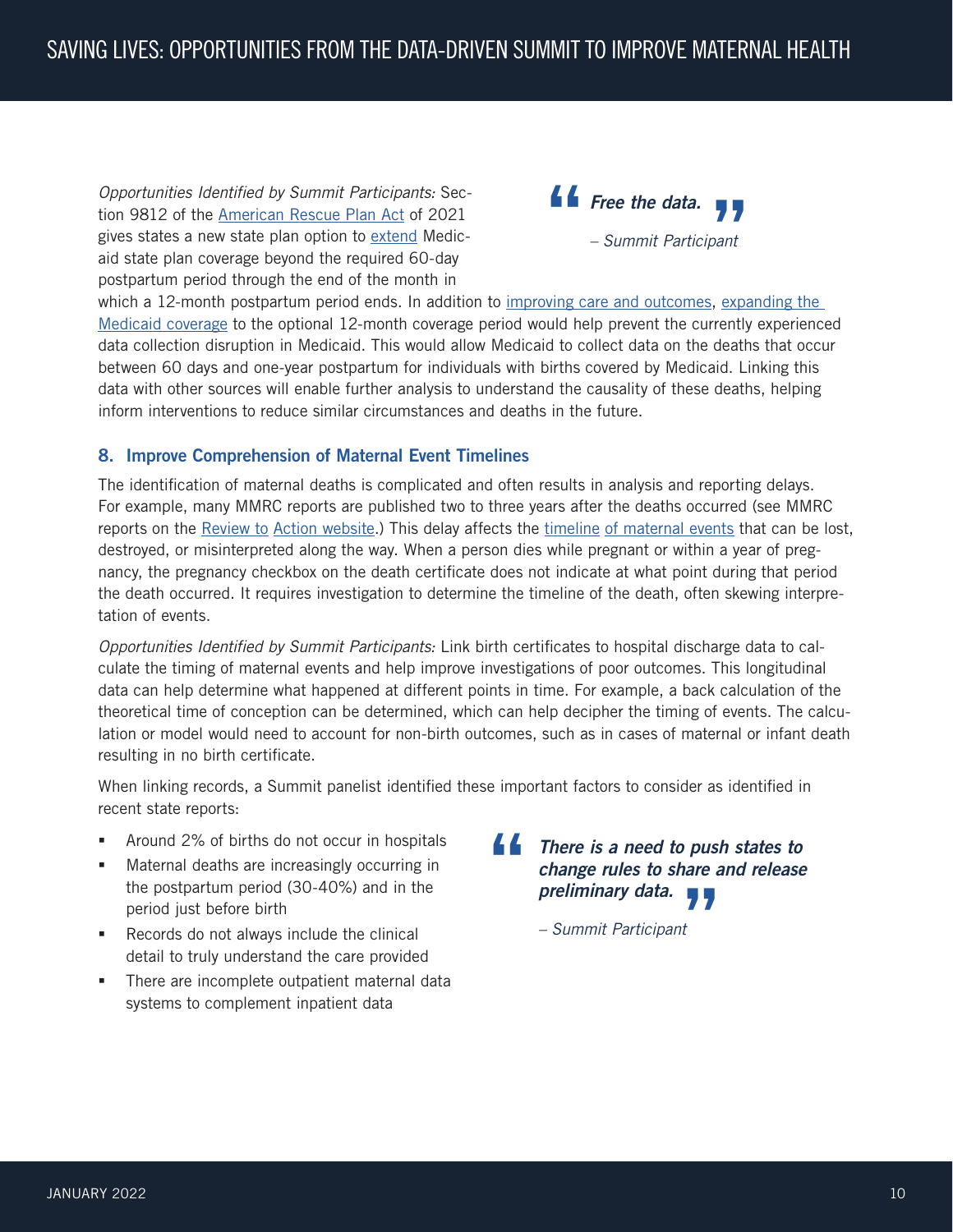#### <span id="page-12-1"></span><span id="page-12-0"></span>9. Create Rapid Cycle Review for Quality Improvement Efforts

There is a need for rapid cycle review of data for federal quality improvement efforts. Data is often not shared quickly enough to impact maternal health outcomes. Federal programs intended to improve maternal health outcomes often do not receive program data until the program is complete, leaving no time for in-the-moment evaluation or changes to help improve outcomes through the program.

*Opportunities Identified by Summit Participants:* Ensure states and localities have the tools, training, and support needed to effectively conduct process evaluation on federal maternal health quality improvement efforts and adjust maternal health programs in progress. Timely data is important to ensure implementation plans are current and consistent. Legislation and federal funding are needed to support these efforts. Beyond maternal health, many other programs struggle with this same challenge. Approaches to solve this data challenge for maternal health programs could be tested and applied more broadly.

#### <span id="page-12-2"></span>10. Flag Data to Prevent Morbidity from Turning into Mortality

When the general population experiences leg swelling or high blood pressure, these are often not emergencies. The same symptoms when experienced in the postpartum period are dangerous and may require immediate medical attention. When a postpartum person receives care in an emergency department, medical staff could be unaware of the recent pregnancy. This can result in poor health outcomes, including death. This may happen because the available medical record data may not show the pregnancy, or the triage nurse may not ask. Further complicating the challenge, after the incident occurs, it may not be linked or coded to pregnancy.

*Opportunities Identified by Summit Participants:*  Add a pregnancy flag in the EHR and train on how to use it to improve the ability to identify emergency conditions related to pregnancy and help prevent or treat severe maternal morbidity while also improving EHR coding. With this data, we can better understand trends in severe maternal morbidity and subsequently design interventions to prevent death or "near misses" from happening in the future.

The California Maternal Quality Care Collaborative's [Maternal Data Center](https://www.cmqcc.org/maternal-data-center) instantaneously links discharge data to birth certificate or clinical data, which supplements quality improvement efforts. Examples of QI metrics at the hospital, regional and state levels include risk adjusted severe maternal morbidity (SMM), SMM among patients with hypertension or hemorrhage, low-risk first-birth (NTSV) cesarean rate, unexpected newborn complications (among term uncomplicated infants), and exclusive breast milk feeding.

**"** *While there is richness in maternal health data, it is worthless if it remains inaccessible.* **"**

*– Summit Participant*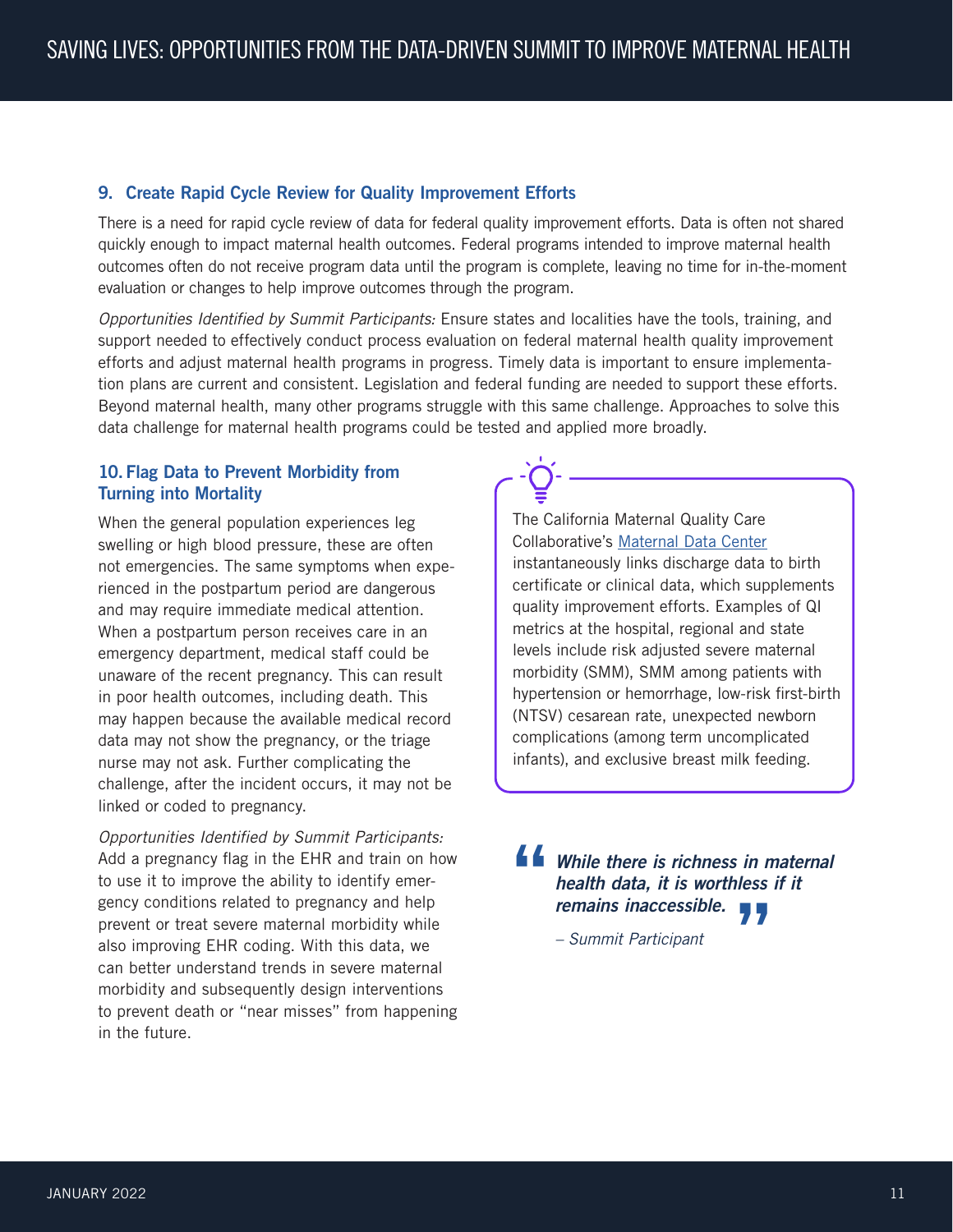#### <span id="page-13-1"></span><span id="page-13-0"></span>11. Share Data Between Agencies and Across Jurisdictions

Many Summit participants from states and localities noted common barriers to accessing data (e.g., unable to access Medicaid claims and VA records) as well as unique challenges (e.g., departments in the same state not sharing data, or state and local laws prohibiting MMRCs from accessing or sharing critical data). Lack of state-to-state data sharing presents a problem when perinatal care, birth, or maternal death happen in different states, preventing the resident's state from accessing that data. Information sharing is crucial to help inform policies, programs, and interventions. Overall, maternal health data on maternal mortality is not available on a sub-national level.

*Opportunities Identified by Summit Participants:* Since states have different laws and policies governing sharing of relevant data, each state should identify additional data they need to evaluate maternal mortality and severe maternal morbidity and work to advance legislative changes or develop DUAs between departments, organizations, or states to provide access to data. Some states have shown success at developing and executing DUAs—they should share their strategies broadly to assist other states in making similar improvements in data access. Integrating data and IT systems is an important consideration and an integration strategy should be developed in advance of executing DUAs. The federal government should provide more information detailing how states can access Medicaid and VA data and to develop promising practices such as DUAs, or model legislation that may be helpful across states. When considering data merges from multiple sources, it is important to consider the different collection, analysis, and sharing requirements and to ensure data quality and consistency.

# Elevate and Support State and Locality-Based Data

Tailoring technical assistance and resources to meet the needs of each state, territory, and tribal entity takes time and resources. Differences in services, data, staffing, and even specialized medical equipment requires innovative approaches to meet each state and locality where they are to build capacity, evaluate, and report data. Summit participants explained the value MMRCs provide in making data-driven decisions to reduce maternal mortality and improve maternal health outcomes. Summit participants recommended elevating and promoting the role of MMRCs through national engagement and support.

Through funding from HRSA's [State Maternal](https://www.hrsa.gov/grants/find-funding/hrsa-19-107) [Health Innovation Program](https://www.hrsa.gov/grants/find-funding/hrsa-19-107), New Jersey is developing an IT infrastructure (Maternal Data Center) to create real-time data processing and linkage of electronic birth certificate, death certificate, and hospital discharge data with findings on key maternal health indicators to be shared with subscribed birthing hospitals to make timely changes to recently implanted or in progress strategies. With earlier access to data, it could allow for analysis of real-time data. There is opportunity for this best practice to be leveraged for other states.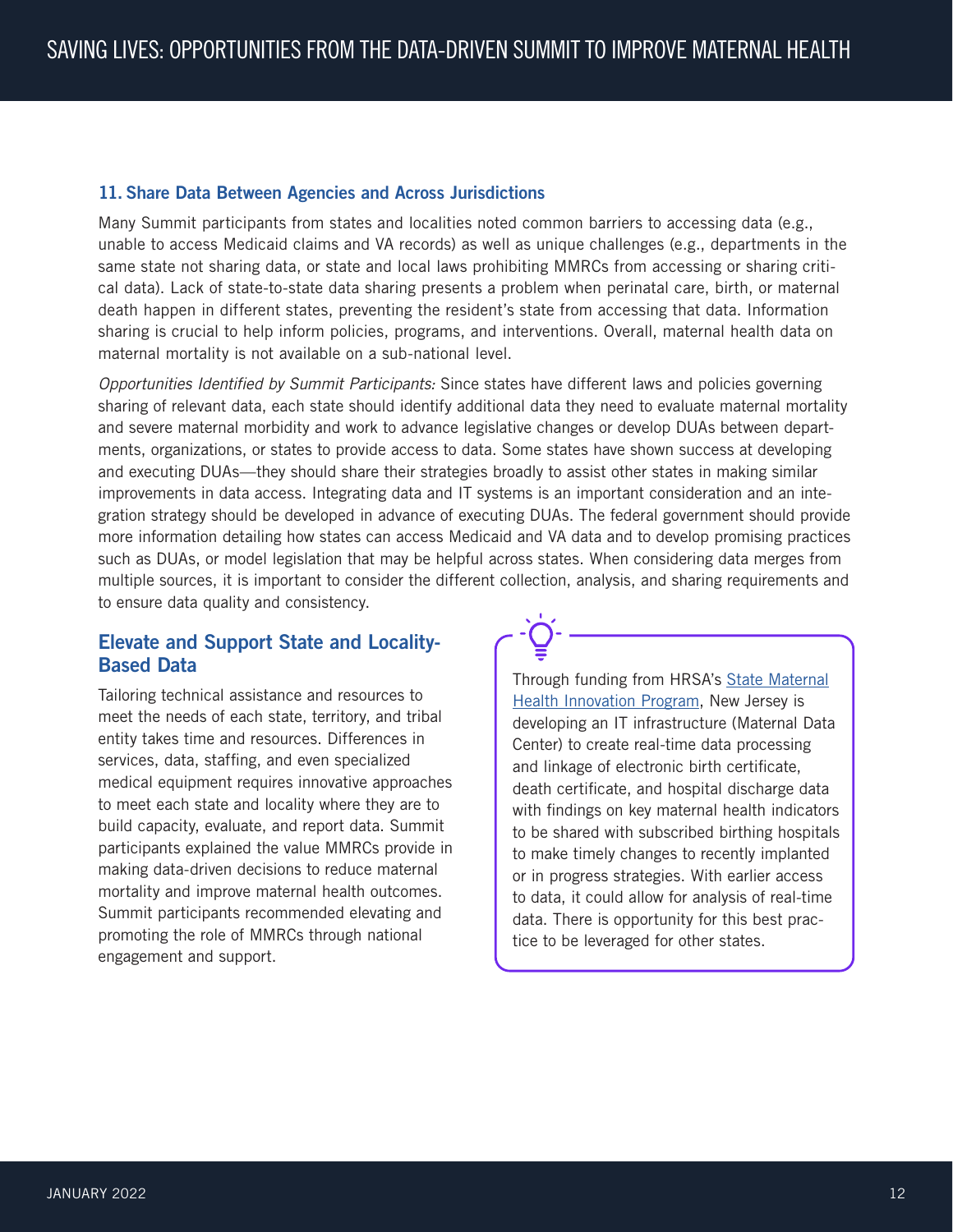<span id="page-14-0"></span>**"** *It would be incredibly helpful for MMRC's to have a document that describes where federal and typical state data could be accessed to assist in abstraction and ultimately MMRC discussion and recommendation formulation. Having this listing at the local, state, and federal level with someone to oversee updates would also help when determining priorities for state and local initiatives.* **"**

*– Summit Participant*

#### <span id="page-14-1"></span>12.Include Diverse Perspectives and Provide Clear Guidance for MMRCs

MMRC membership composition matters and can impact committee discussions and decisions. When discussing cases, answers to the question "was this death preventable?" vary on a members' background and experience. It is important to include community members with lived experiences but states often shy away from including these members to avoid potential emotional harm.

Opportunities Identified by Summit Participants: States should create an interdisciplinary MMRC team to expand beyond their clinical expertise to ensure well-rounded data analysis and interpretation. Committee members should be provided with resources to understand factors in determining preventability and identifying intervention points, as well as emotional support for difficult cases, especially for members with lived experience in maternal morbidity.

#### <span id="page-14-2"></span>13.Expand MMRC Support to Effectively Use MMRIA

Several Summit participants commented that federally funding state work in data collection, analysis, and reporting has resulted in more complete and consistent reporting. Currently, [31 states receive federal fund](https://www.cdc.gov/reproductivehealth/maternal-mortality/erase-mm/index.html)[ing](https://www.cdc.gov/reproductivehealth/maternal-mortality/erase-mm/index.html) that directly supports MMRC coordination and management to help identify, review, and characterize maternal deaths and identify prevention opportunities. Using MMRIA provides consistent data in one repository and is integral to effective decision making. However, not every state has the funding to appropriately staff an MMRC often resulting in a lag of collecting data and entering results in MMRIA.

*Opportunities Identified by Summit Participants:* Expand support for states' use of MMRIA to ensure consistent reporting across states. With states as the key holders to essential data, it is crucial that they receive proper support to review and extract data for analysis. Create opportunities for collaboration among states to share best practices. Summit participants representing MMRCs with a [CDC assigned epidemiologist](https://www.cdc.gov/reproductivehealth/mchepi/assignees.htm) reported that their understanding and use of MMRIA improved greatly with this "epidemiologist lifeline." Enhance opportunities to assign a CDC epidemiologist to each MMRC. Many Summit participants were not aware of the resources on [Review to Action](https://reviewtoaction.org/about-us) and expressed interest in learning more.

#### <span id="page-14-3"></span>14.Improve Collaboration Between PQCs and MMRCs

PQCs help to implement the recommendations from MMRCs, including reduction in deliveries for induction before 39 weeks without medical reason and reduction in maternal morbidity from hypertension and hemorrhage. Lack of funding and data coordination create a snowball effect—without timely data MMRCS cannot provide timely recommendations, and PQCs cannot implement recommendations in a timely manner.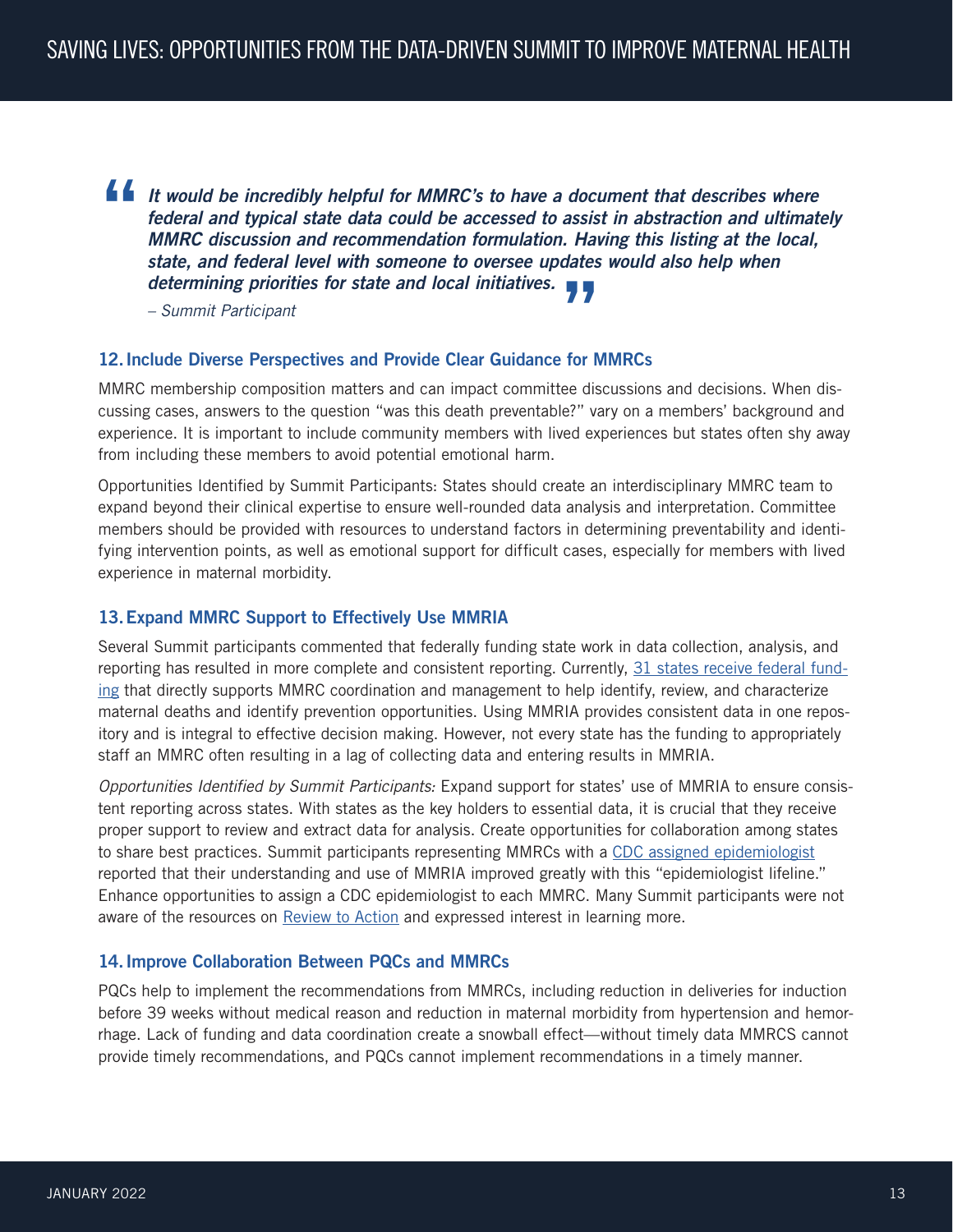<span id="page-15-0"></span>*Opportunities Identified by Summit Participants:* MMRC data should be made available to each PQC to prioritize intervention efforts. Each state should have liaisons that belong to both the MMRC and PQC to share updates between the two teams. The shared membership and structures as well as consistent communication can improve health equity and turn the data from the MMRCs into action.



[Perinatal Quality Collaboratives](https://www.cdc.gov/reproductivehealth/maternalinfanthealth/pqc.htm) (PQCs) are state or multistate networks of teams working to improve the quality of care for mothers and babies.

Although the CDC does [directly fund 13 PQCs](https://www.cdc.gov/reproductivehealth/pdfs/maternal-infant-health/perinatal-quality-collaboratives-PQCs.pdf) and supports the National Network of Perinatal Quality Collaboratives (NNPQC), additional, sustained funding and support would help PQCs nationwide make measurable improvements.

# **Conclusion**

Federal, state, and local government agencies and maternal health organizations face similar challenges with data collection, analysis, and reporting both in regard to maternal mortality and program impact. There are several areas of overlap yet limited collaboration among organizations and agencies working with maternal health data. Now is the time to remove silos and collaborate to spur action.

It will take communication and collaboration to ensure maternal health data is complete, accurate, and timely and that this vital asset for decision making is available, accessible, and easily understood.

# Participant Identified Next Steps

- **Form federal interagency committee to advance** action on maternal health data and outcomes. Communication and coordination across agencies can help with definitional and alignment issues, even if data are collected at different levels (e.g., national, state, local program).
- **Federal agencies should regularly share best** practices, lessons learned, available support, and the latest instruction for collecting,
- **"** *There are many people working on the same issue but a lot of silos. There is limited collaboration across all players. Who is and who is not at the table when these decisions are being made is very important.* **"**

*– Summit Participant*

analyzing, and reporting maternal health data across the federal government and with states and localities through conversations and interactive meetings.

- Continue to meet as a community of practice to share best practices and "replicate what works," but involve more representation from MMRCs, state health departments, and federal and state decision makers. Suggestions for future meetings include:
	- Improving data availability, linkages, and communication across agencies and organizations
	- Conducting assessments on understudied population groups
	- Improving transparency and timely availability of maternal health data more broadly beyond healthcare providers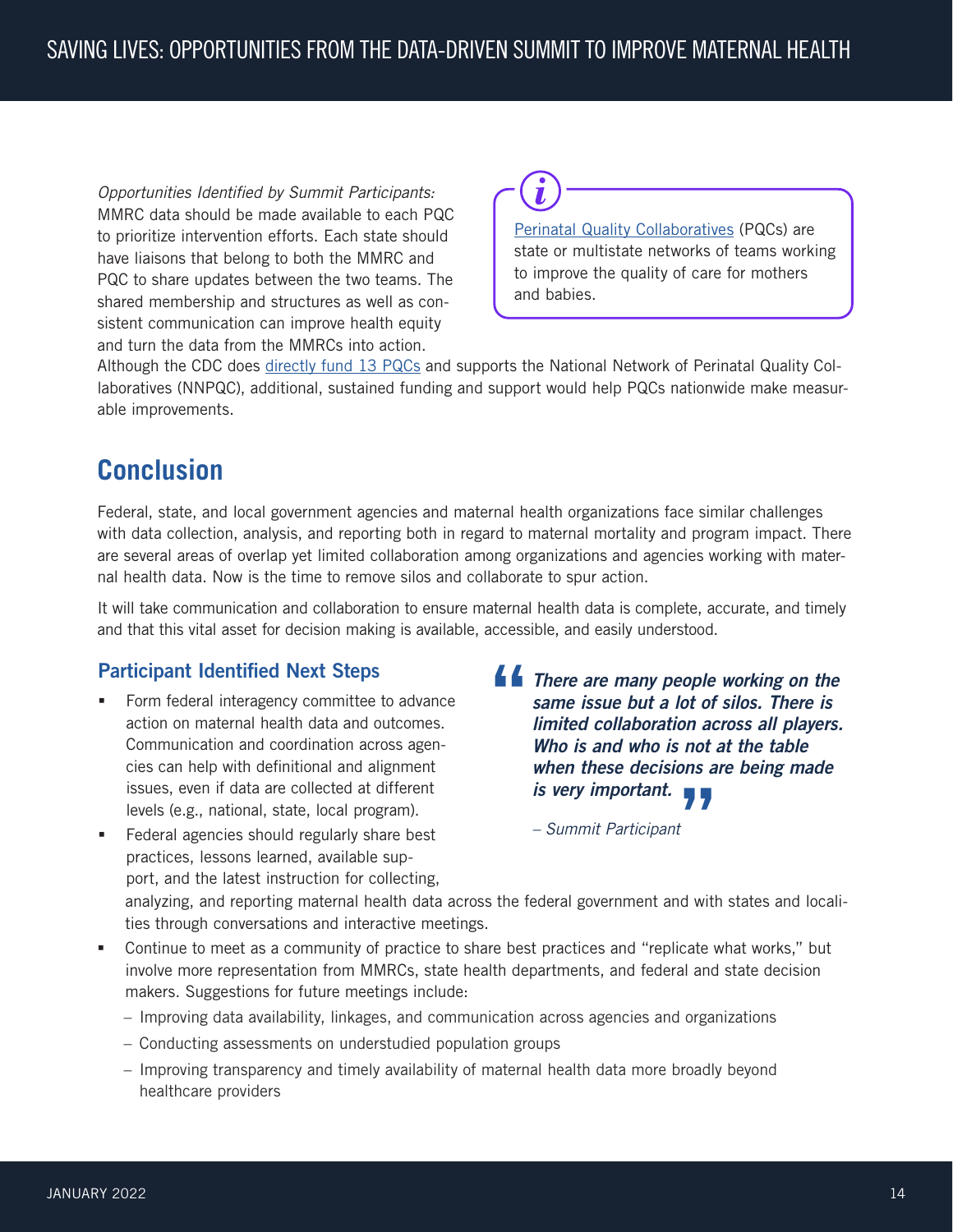# <span id="page-16-0"></span>**Shared Participant Resources**

#### Models for Maternal Health Data Consortium

The [National Institute of Child Health and Human Development \(NICHD\)](https://www.nichd.nih.gov/) leads several consortiums for shared learning and collaboration. These collaborative methods could be expanded to include more projects.

- [MAT-LINK:](https://www.cdc.gov/ncbddd/aboutus/mat-link.html) MATernaL and Infant NetworK to Understand Outcomes Associated with Medication for Opioid Use Disorder during Pregnancy
- **[National Ambulatory Medical Care Survey](https://www.cdc.gov/nchs/ahcd/about_ahcd.htm)**
- **Implementing a Maternal health and [PRegnancy Outcomes Vision for Everyone \(IMPROVE\) Initiative](https://www.nichd.nih.gov/research/supported/IMPROVE)**
- [Data and Specimen Hub \(DASH\)](https://dash.nichd.nih.gov/) is a centralized resource that allows researchers to share and access de-identified data from NICHD-funded studies. It includes 158 studies related to labor and delivery. DASH also serves as a portal for requesting biospecimens from selected DASH studies.

#### Data Consistency Best Practices

The [Transformed Medicaid Statistics Informational System \(T-MSIS\)](https://www.medicaid.gov/medicaid/data-systems/macbis/transformed-medicaid-statistical-information-system-t-msis/index.html) collects utilization and claims data as well as other key Medicaid and CHIP program information to keep pace with the data needed to improve beneficiary quality of care. It requires that all 56 state Medicaid agencies submit data in the same way to TMSIS, allowing consistent comparisons across all agencies. It includes enhanced information about beneficiary eligibility, beneficiary and provider enrollment, service utilizations, claims and managed care, and expenditures for Medicaid and CHIP.

#### Data-Driven Decision Making

[The MITRE Maternal Mortality and Morbidity Interactive Dashboard \(3MID\),](https://sjp.mitre.org/insights/614a0763e4a5c1001a2deb95) a microsimulation and policy simulator, allows users to analyze how budgeting, social determinants of health, medical interventions, and policy could reduce rates of maternal morbidity and mortality across the U.S. It incorporates local factors, including state-specific demographics and resources to enhance outcomes for priority populations, e.g., rural residents, racial and ethnic groups, and groups that have been economically marginalized. This tool will empower users to make data-driven decisions and reduce maternal morbidity and mortality rates within their states.

#### Maternal Vulnerability Index (MVI)

The [U.S. Maternal Vulnerability Index](https://mvi.surgoventures.org/) is an open-source tool that provides national-, state-, or county-level views of a range of 43 indicators associated with maternal health outcomes across the personal, clinical, and environmental context in which mothers live, work, carry pregnancies, deliver, and raise their children.

#### MMRC Guidance and Resources

[Review to Action](https://reviewtoaction.org/about-us) provides resources to MMRCs to enhance the quality and comprehensiveness of their process. They connect states with an MMRC to national-level support and their peers to build capacity to conduct maternal mortality review and translate findings into action; assist states without an MMRC in